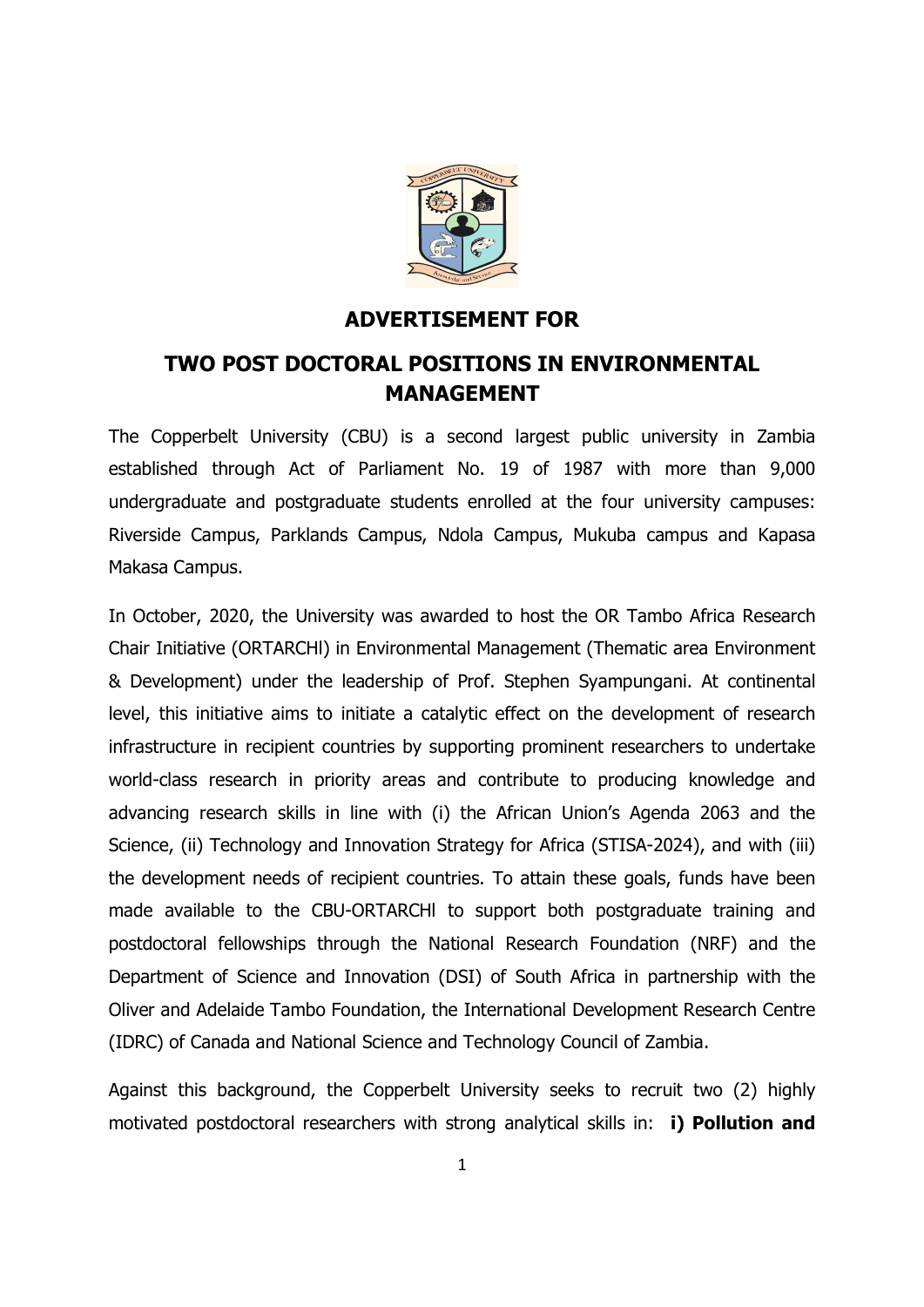remediation studies, and ii) Socio-ecological landscape studies under the CBU-ORTARCHl; to be stationed at its Riverside campus in Kitwe. These two thematic areas will mainly focus on developing models for restoration of mining generated landscape ecosystems in Zambia. In implementing this project, the Copperbelt University will work in partnership with a number of overseas and regional institutions namely; overseas institutions (Swedish University of Agricultural Sciences, USDA Forest Service (Rocky Mountain Research Station) and regional institutions (University of Witwatersrand, University of Pretoria and University of Lubumbashi). Being an equal opportunity and affirmative action employer, CBU encourages applications from women, differently abled persons and all others who would bring additional diversity, both in skill and knowledge to the university's research agenda. These positions are open to qualified applicants of all nationalities.

#### **Responsibilities**

Post-doc researchers will work with teams of researchers with various sets of expertise. Post-doc researchers will particularly be expected to;

- Help supervise postgraduate students, especially in the context of fieldwork, data handling and analysis as well as manuscript development
- Carryout their own research within the scope of the research chair
- Disseminate the results through high quality peer-review publications and presentations at conferences.
- Assist the research chair to develop study concepts

#### Position one: Pollution and remediation studies

The post-doc researcher will focus his/her research in understanding environmental pollution from mining activities and the various bioremediation techniques. The applicant with knowledge and skills in any of the following fields will be preferred: Environmental engineering, Ecological engineering, Ecotoxicological studies, Wasteland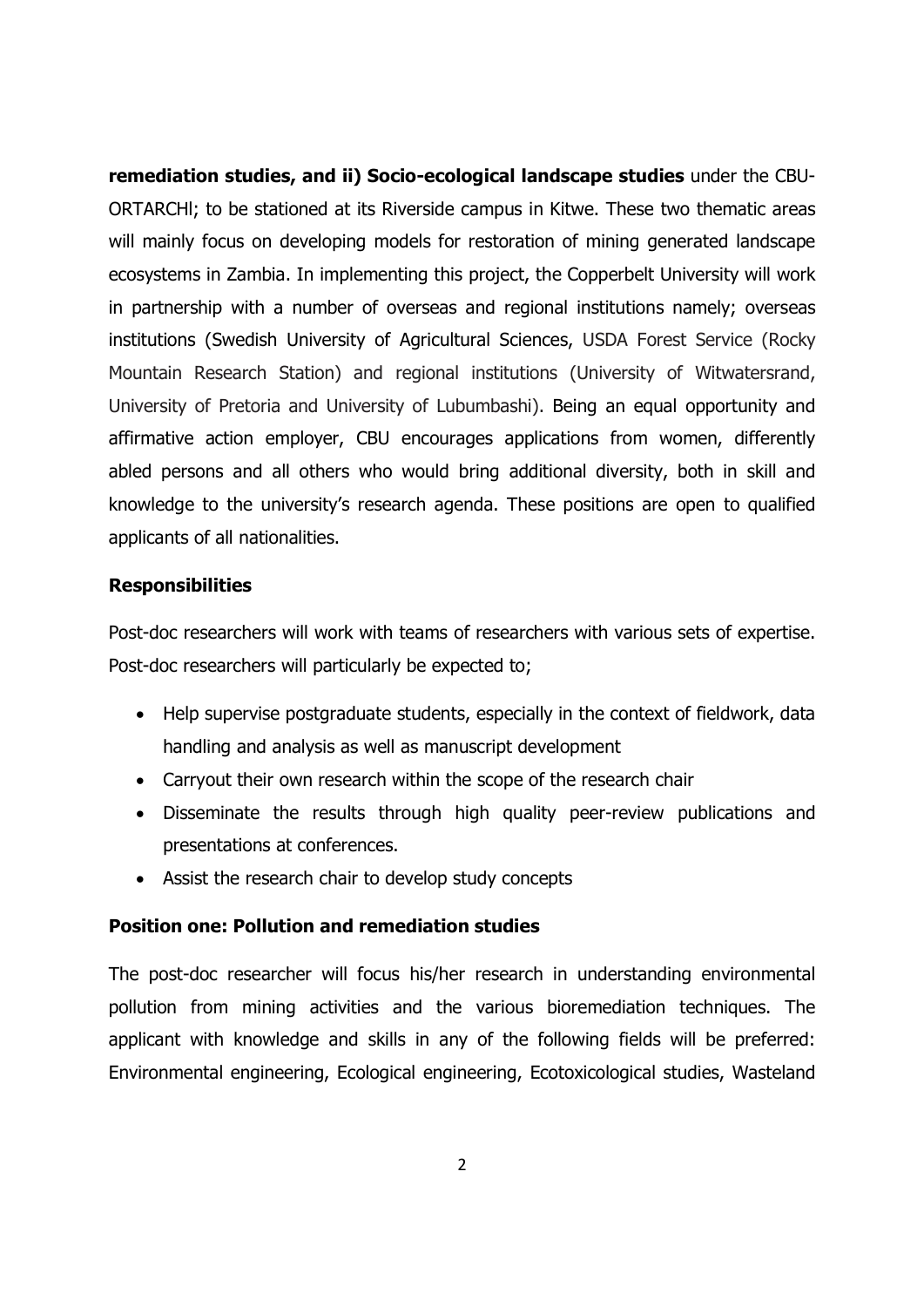geochemistry/pollution studies, and Plant-bacterial interactions. Specific studies will include:

- Bioaccumulation of heavy metals at different trophic levels and their impact on animal health
- Soil amendments
- Environmental risk assessment
- Plant rhizosphere bacterial morphology

### Qualification and qualities:

- A PhD degree in any of the above disciplines
- Good publications reflective of the expertise needed
- Strong background in biostatistics
- Able to work in a multi displinary environment
- Team player
- Able to work independently
- Able to effectively communicate in english (both in writing and orally) their research to colleagues and the scientific community.
- Able to conduct field work in the scope of the research chair

# Position two: Socio-ecological landscape studies

This post-doc research will focus on social and ecological studies. An applicant with a background in either vegetation ecology and land transformation of the African Savannas or both with strong statistics skill set will be preferred. Details of studies under this research area include:

- Coppice response to disturbance
- Coppice dynamics & water relations
- Coppice modelling
- Socio-economic studies
- Restoration of degraded landscapes (ecosystems)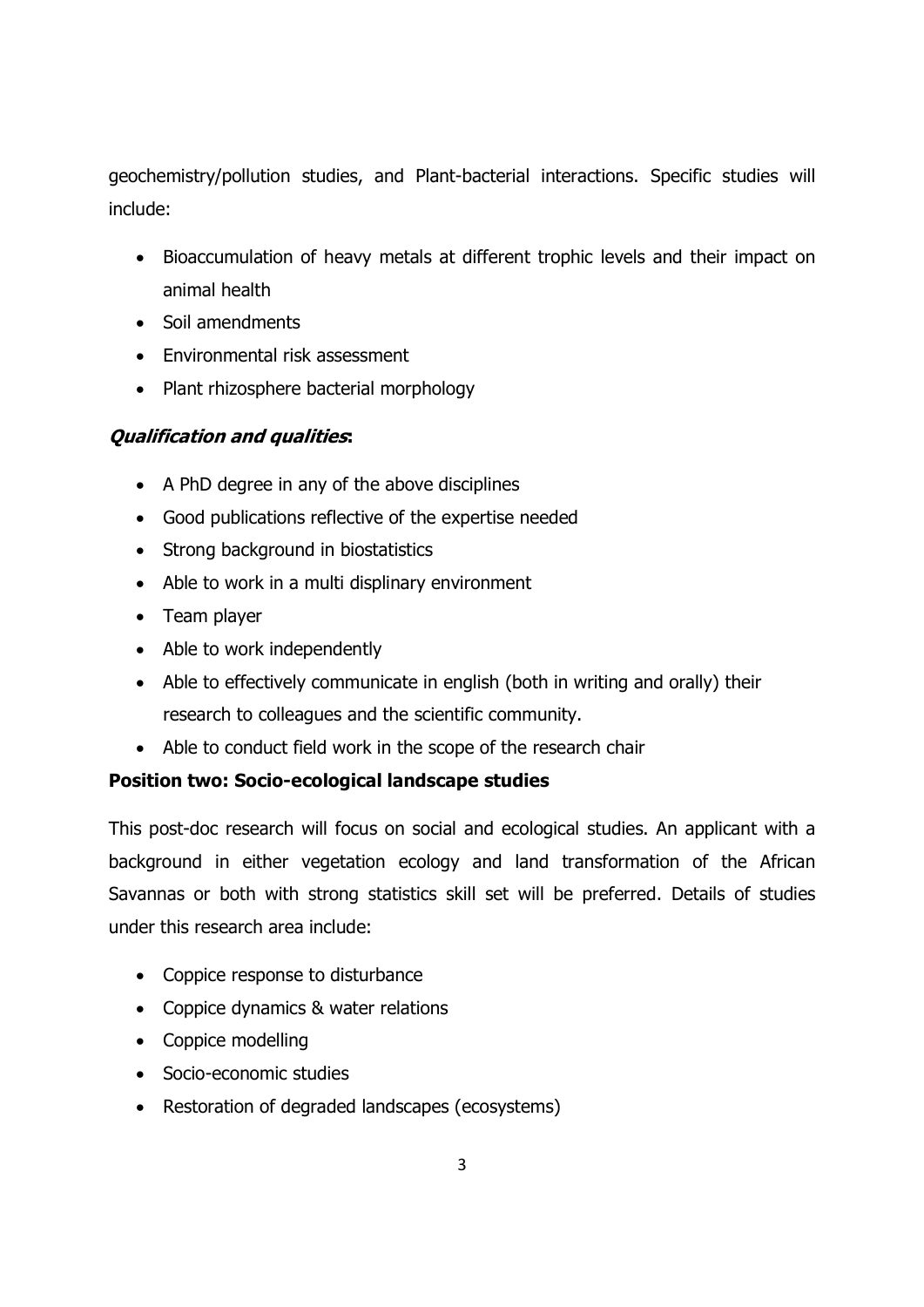### Qualifications and qualities:

- A PhD and Master's degrees in any of the above disciplines
- Good publications reflective of the expertise needed
- Strong background in biostatistics
- Team player
- Able to work independently
- Able to effectively communicate in English (both in writing and orally) their research to colleagues and the scientific community.
- Able to conduct field work

### Employment conditions and duration of the contracts

- The initial appointment is for 2 years and 6 months with the possibility of renewal for another 2 years and 6 months based on the performance.
- Renumeration will be in accordance with the Copperbelt University conditions of Service for post-docs
- The post-doc researchers will work under the supervision of the Research chair

# Application Requirements

Applicants should have completed their PhD no more than three years before starting their fellowships. The applicants are expected to take up their positions by  $1<sup>st</sup>$ March, 2021. To apply, please submit the following documents:

- i. Cover letter
- ii. A detailed curriculum vitae that includes a list of publications
- iii. Certified academic transcripts and certificates
- iv. A brief description of your research interests (1000 characters max.)
- v. A description of your scientific goals for the fellowship (5000 characters max.).
- vi. Two names of academic referees from credible institutions that can easily be contacted to provide reference for candidate.